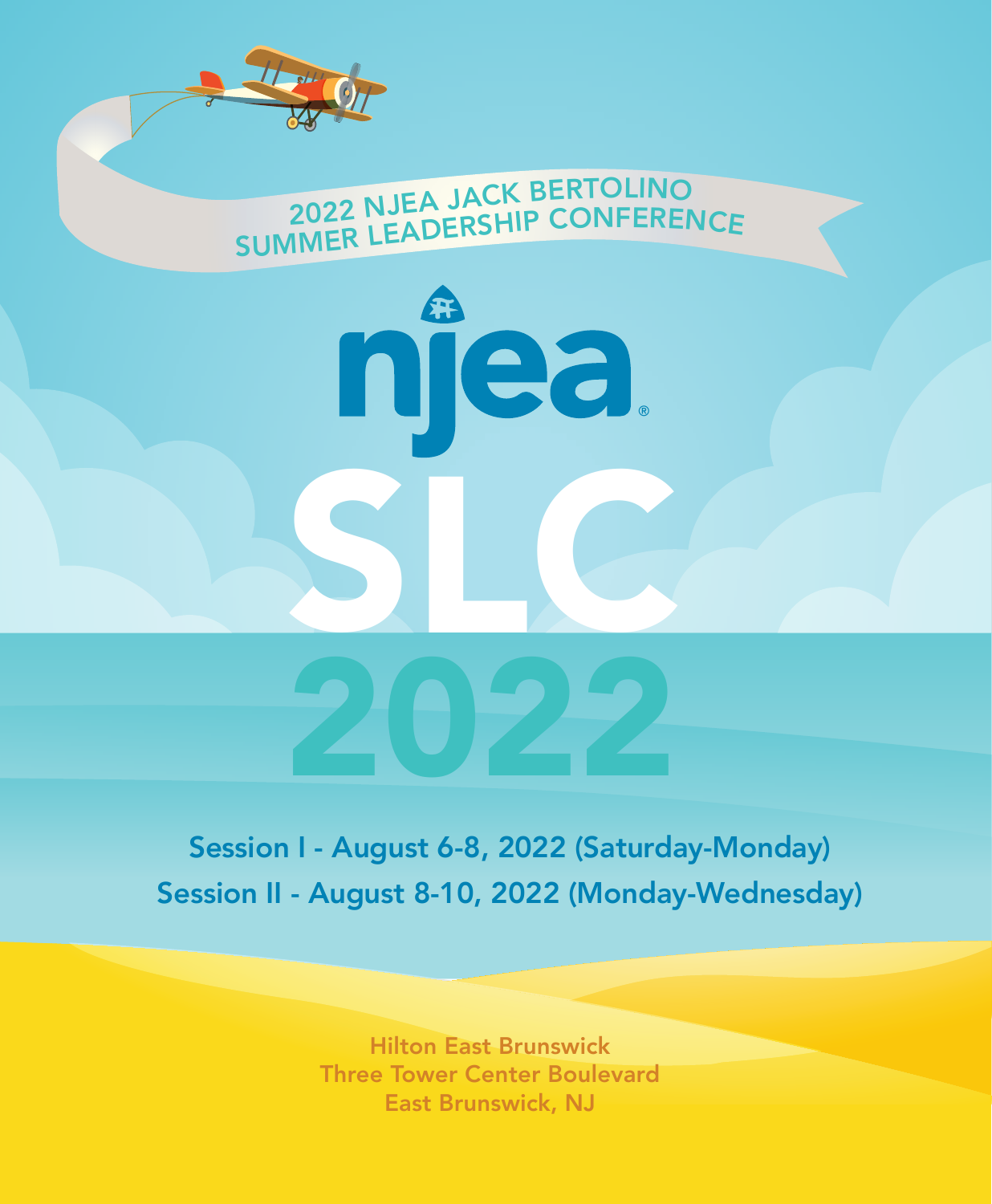# AUG. 6-8 | AUG. 8-10 SLC Mark your calendar!

### 2022 NJEA Jack Bertolino Summer Leadership Conference Schedule

|                                | $\mathbf{DAY}$ 1 $^{1-3:30}$ p.m.  Registration/Welcome Reception<br>Opening Session |
|--------------------------------|--------------------------------------------------------------------------------------|
| 4:15-5:15 p.m.  Mini-Course #1 |                                                                                      |
| 5:30-6:30 p.m.  Mini-Course #2 |                                                                                      |
| 6:30-8 p.m. Dinner             |                                                                                      |
|                                |                                                                                      |

| DAY 2 7:30-9 a.m. Breakfast         |                                                   |
|-------------------------------------|---------------------------------------------------|
| 9-10:30 a.m.  Workshop Part 1       |                                                   |
| 10:30-11 a.m.  Break                |                                                   |
| 11 a.m.-12:30 p.m.  Workshop Part 2 |                                                   |
|                                     | 12:30-2 p.m.  Lunch/Member Benefits Fair          |
| 2-3:30 p.m.  Workshop Part 3        |                                                   |
| 3:30-4 p.m. Break                   |                                                   |
| 4-5:30 p.m.  Workshop Part 4        |                                                   |
| 6-7:30 p.m. Dinner                  |                                                   |
|                                     | 7:30 p.m.  Entertainment/Networking Opportunities |

DAY 3<sup>7:30-9</sup> a.m.........................Checkout and Continental Breakfast<br>Workshop Part 5 9-10:30 a.m. ....................Workshop Part 5 10:30-11:30 a.m. ............. Brunch/Late Checkout (keycard expires at 11 a.m.)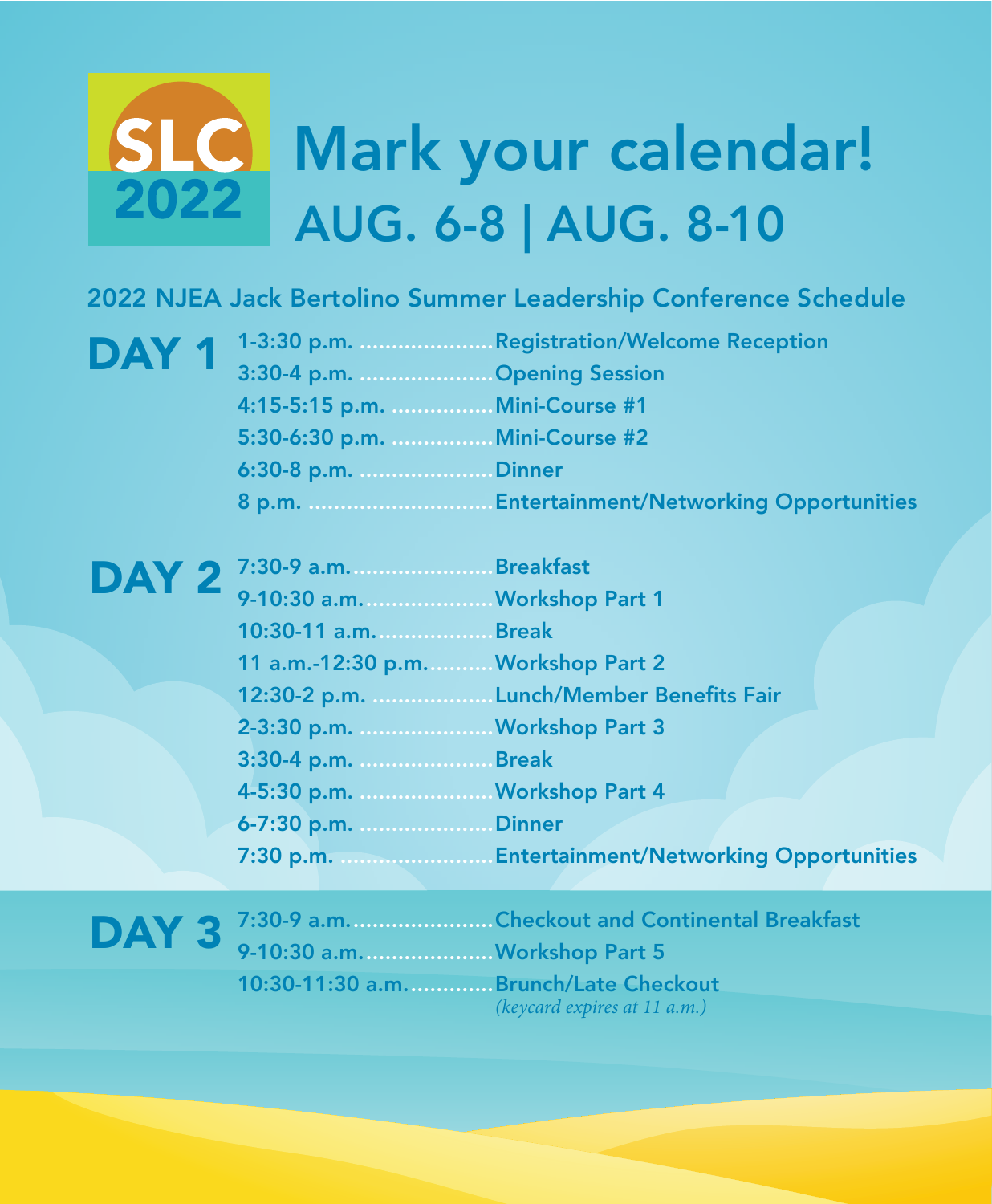

#### PRESIDENT

#### VICE PRESIDENT

| Basic Collective Bargaining 10                                                   |
|----------------------------------------------------------------------------------|
|                                                                                  |
| <b>Legal Issues Affecting</b>                                                    |
|                                                                                  |
| Managing Conflict Effectively16                                                  |
| Leadership Development 101 - A Begin-<br>ner's Guide for Association Leaders  17 |
| Organizing Around Evaluation24                                                   |
| How to Be a Powerful Public Speaker 29                                           |
|                                                                                  |
|                                                                                  |

#### TREASURER

| <b>Advanced Treasurer's Training 4</b> |  |
|----------------------------------------|--|
| Membership Chair Training 19           |  |

#### ASSOCIATION REPRESENTATIVE (AR)

| AR - Key to a Strong Organization  9                                             |
|----------------------------------------------------------------------------------|
| Managing Conflict Effectively16                                                  |
| Basic Grievance Processing5                                                      |
| <b>Legal Issues Affecting</b>                                                    |
| <b>Basic Collective Bargaining 10</b>                                            |
| <b>Organizing Around Evaluation24</b>                                            |
|                                                                                  |
| Leadership Development 101 - A Begin-<br>ner's Guide for Association Leaders  17 |
| Passion. Purpose. Power 18                                                       |
|                                                                                  |

#### MEMBERSHIP CHAIR

| Membership Chair Training19                |  |
|--------------------------------------------|--|
| <b>Effective Membership Conversations*</b> |  |
| Moneywise Members30                        |  |
| Passion. Purpose. Power18                  |  |

#### NEGOTIATIONS TEAM

| Basic Collective Bargaining 10          |  |
|-----------------------------------------|--|
| Basic Salary Guides12                   |  |
|                                         |  |
| <b>Bargaining Health Benefits 14</b>    |  |
| <b>Advanced Collective Bargaining11</b> |  |
| Advanced Salary Guides13                |  |
| Your Job, Your Benefits, Your Future *  |  |

#### GRIEVANCE COMMITTEE

| <b>Legal Issues Affecting</b><br><b>Advanced Grievance Processing 6</b><br>Managing Conflict Effectively16 | Basic Grievance Processing5 |  |
|------------------------------------------------------------------------------------------------------------|-----------------------------|--|
|                                                                                                            |                             |  |
|                                                                                                            |                             |  |
|                                                                                                            |                             |  |
|                                                                                                            |                             |  |
|                                                                                                            |                             |  |

#### ESP

| AR - Key to a Strong Organization  9                                             |  |
|----------------------------------------------------------------------------------|--|
|                                                                                  |  |
| <b>Basic Collective Bargaining  10</b>                                           |  |
| Basic Grievance Processing5                                                      |  |
| Passion. Purpose. Power 18                                                       |  |
|                                                                                  |  |
| ESP: You Are Essential, You Matter! 20                                           |  |
| Leadership Development 101 - A Begin-<br>ner's Guide for Association Leaders  17 |  |
| <b>Legal Issues Affecting</b>                                                    |  |
|                                                                                  |  |
| Preparing for Your Evaluation*                                                   |  |

#### EXPLORING LEADERSHIP

| Managing Conflict Effectively16                                                  |
|----------------------------------------------------------------------------------|
| Passion. Purpose. Power 18                                                       |
|                                                                                  |
| Purposeful Networking*                                                           |
| Leadership Development 101 - A Begin-<br>ner's Guide for Association Leaders  17 |
| <b>How to Be a Powerful</b>                                                      |
|                                                                                  |
|                                                                                  |

#### EVALUATION COMMITTEE

| <b>Organizing Around Evaluation24</b>           |
|-------------------------------------------------|
| <b>Evaluation and the Association: Ensuring</b> |
| Advocacy for Professional Growth *              |
| Managing Conflict Effectively 16                |

#### LEGISLATIVE ACTION TEAM (LAT)

| <b>Effective Political Advocacy</b>             |  |
|-------------------------------------------------|--|
|                                                 |  |
| <b>Unleashing the Potential Political Power</b> |  |
| of Your Local Association 22                    |  |
| Calling All Policy Wonks! 23                    |  |

**\* Workshops not offered at 2022 SLC; please check future NJEA conferences.**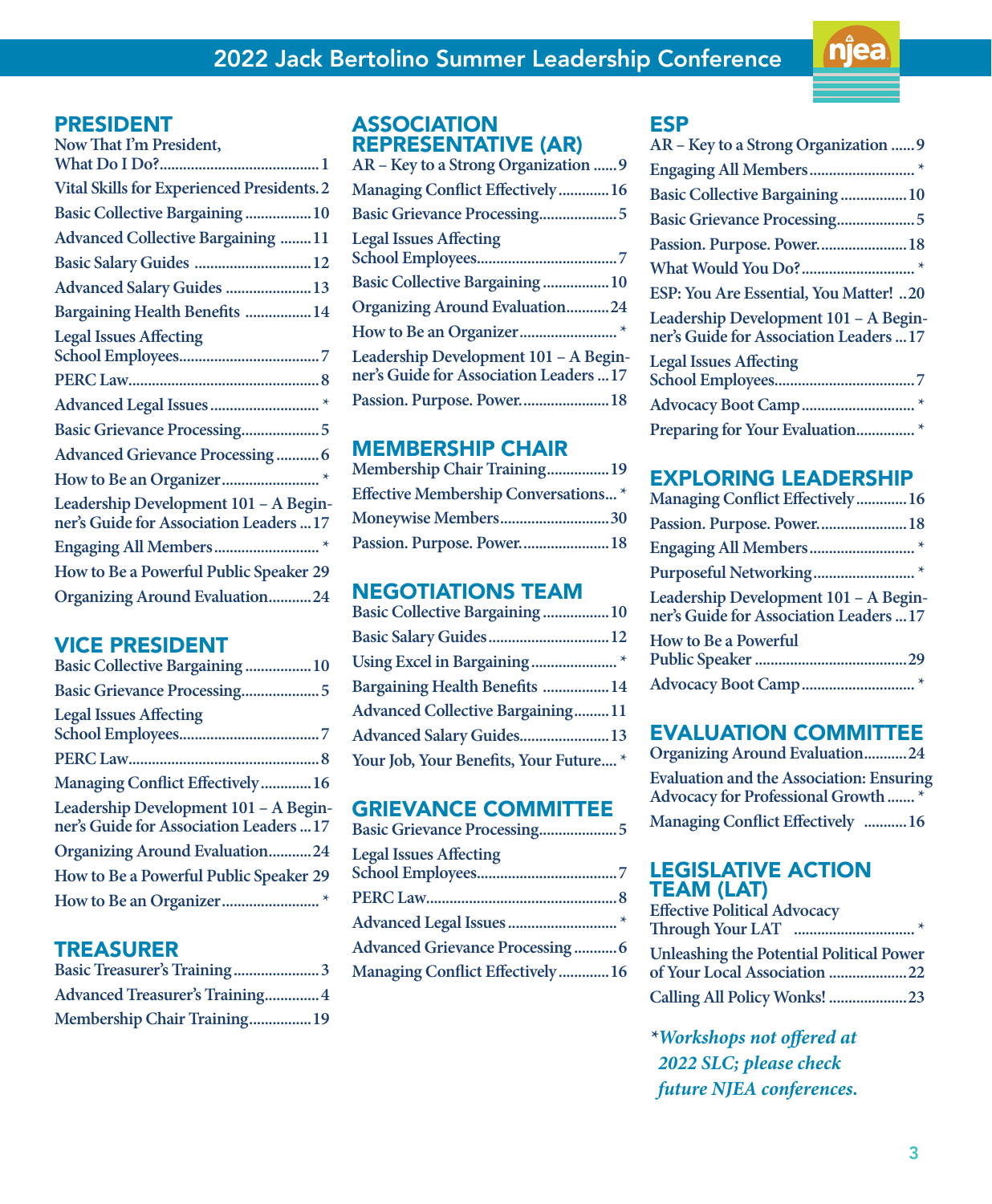## Workshop Information

#### **Please read all workshop information thoroughly.**

The NJEA Jack Bertolino Summer Leadership Conference is dedicated to developing association advocate representatives. **For this reason, there will be no professional development credit given for attendance in any workshop.**

### Who should attend?

If you are an NJEA member, you are eligible and encouraged to attend this Summer Leadership Conference offering 30 advocacy workshops. You will find topics that will prepare you for your current or future roles, sharpen your leadership skills, and show you how your local can develop to its full-functioning capacity.

### Which workshop(s) should I take?

NJEA offers many advocacy conferences with a large array of workshops. Selecting which to take can be a daunting task. Whether you are currently serving in a leadership position or you have aspirations to become involved in some capacity within your local association, there are trainings that can help develop and hone your skills. To guide you, positions within the association are listed on Page 3, followed by workshops that would be beneficial to you. You will discover that being an officer is not the only position within your association, and there are opportunities to get involved in other ways. Additionally, we have included a track for those exploring future leadership. Please note that not all of these workshops are offered at the Summer Leadership Conference and may be offered at other conferences throughout the year. These courses are not listed in any particular order and are not mandatory to serve in any position. Not all of the workshops offered at the Summer Leadership Conference are listed on Page 3, so please review this entire booklet before making your selection(s).

### **Workshops**

#### **1. Now That I'm President, What Do I Do? (offered 8/6-8 and 8/8-10)**

### **PART 2 – 9/30-10/1 – 1-½ Day Workshop**

#### **For: Newly elected presidents**

The job of an effective local president is the most challenging you'll ever face in your association. This workshop is designed to help newly elected presidents identify those challenges, develop strategies to deal with them, and build a strong, effective association. We will discuss advocacy topics so you leave empowered and with all the information you need to lead your association.

**This training begins prior to the start of the conference at 1:15 p.m. Participants should plan to arrive by 12:45 p.m.** 

#### Resident: \$458\* Commuter: \$371\*

\*If a single room is requested for Workshop 1, the cost is \$626 since an additional overnight occurs in September.

#### **2. Vital Skills for Experienced Presidents (offered 8/8-10)**

#### **For: Experienced presidents**

### **Prerequisite: At least one year of experience as a president**

In this workshop, experienced local presidents will have the opportunity to learn not just from the presenters, but from each other. As the light at the end of the COVID tunnel becomes brighter, the workshop will help leaders prepare to regain a sense of normalcy. Membership, advocacy, communications, and legal updates will be highlighted. Through these topics and others that may arise, we will explore what you learned about yourself as a leader during this current moment and how to move your association forward. The goal is for presidents to leave the workshop feeling energized, renewed, and ready to face the upcoming school year with confidence.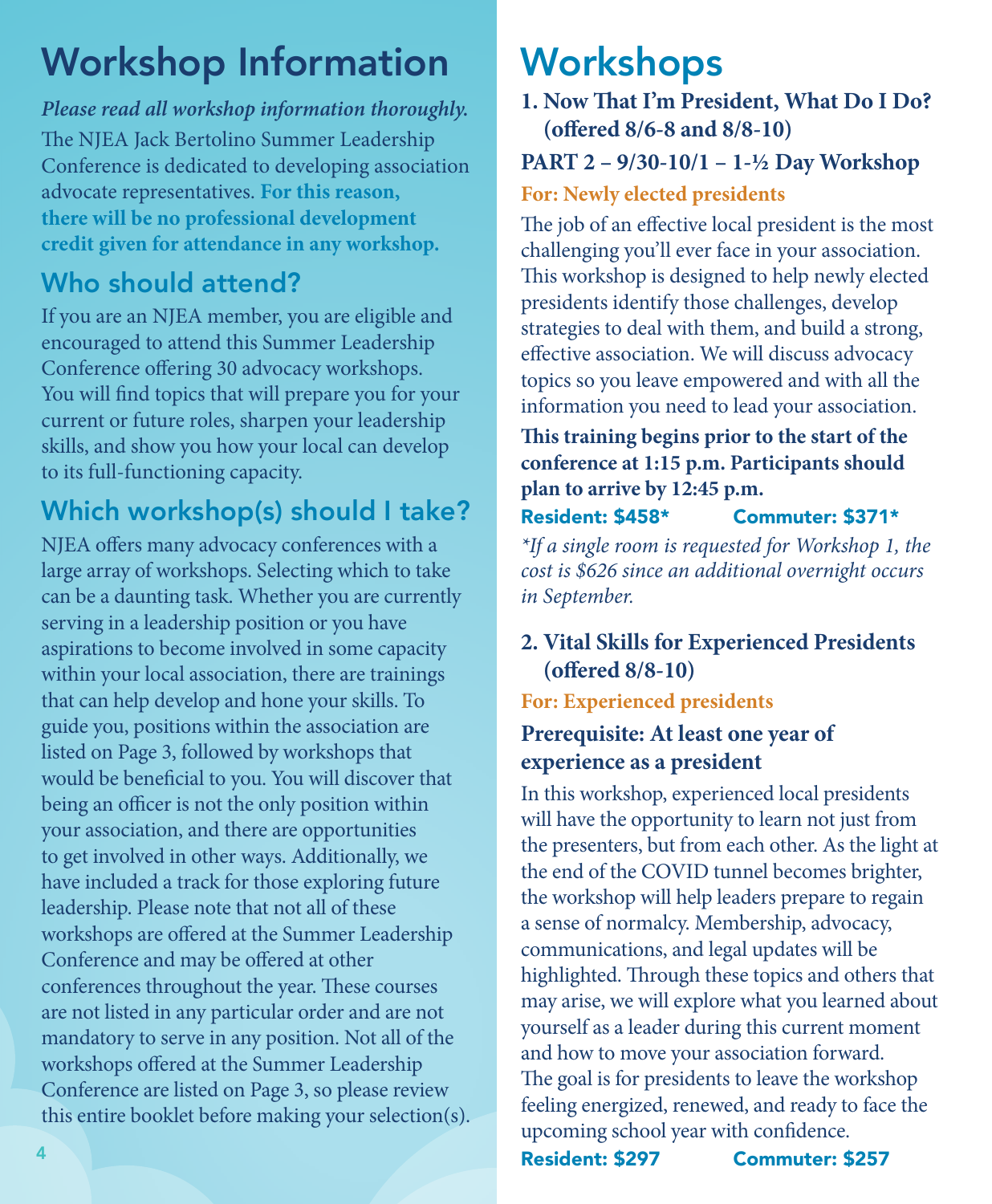#### **3. Basic Treasurer's Training (offered 8/6-8 and 8/8-10)**

#### **For: Local treasurers**

Learn the ABCs of being a local treasurer. Understand the fiduciary responsibilities of this important association role. Learn about building a budget and fiscal issues, implementing time management tools, taking the fear out of treasury audits and payroll, and laying the foundation for a computerized treasury. Lastly, understand the benefits of the Local Association Financial Assistance Program (LAFAP) form and learn how to complete a LAFAP through our online system.

#### Resident: \$297 Commuter: \$257

#### **4. Advanced Treasurer's Training (offered 8/8-10)**

**Prerequisite: Treasurers who have completed Basic Treasurer's Training**

This course is designed for the experienced treasurer interested in using Quicken® to maintain the association's books and conform to Local Association Financial Assistance Program (LAFAP) reporting requirements.

Enrollment limited to 18 participants (one per local). Computers will be provided.

Resident: \$397 Commuter: \$357

#### **5. Basic Grievance Processing (offered 8/6-8 and 8/8-10)**

**For: Any member who is new to grievance processing as either an association representative (AR) or as a grievance committee representative**

This workshop will provide an introduction to the basic vocabulary, essential tools, complete process, and changing laws of grievance work from the local association level through court appeals. Problem-solving options will be made available to local grievance representatives. These will be reviewed through case studies illustrating specific solutions to real problems.

Participants need to bring a copy of their collective bargaining agreement.

Resident: \$297 Commuter: \$257

#### **6. Advanced Grievance Processing (offered 8/6-8 and 8/8-10)**

**Prerequisite: Basic Grievance Processing or experience in processing grievances**

Learn the skills needed, and why it is necessary, for the local association to present grievances effectively at the board of education level. Case studies and role playing will be utilized in group activities in order for participants to present a grievance to a board of education. Participants will be instructed in the following concepts prior to preparing their cases: past practice, clear versus ambiguous contract language, just-cause standards, management rights, maintenance of benefits, and duty of fair representation.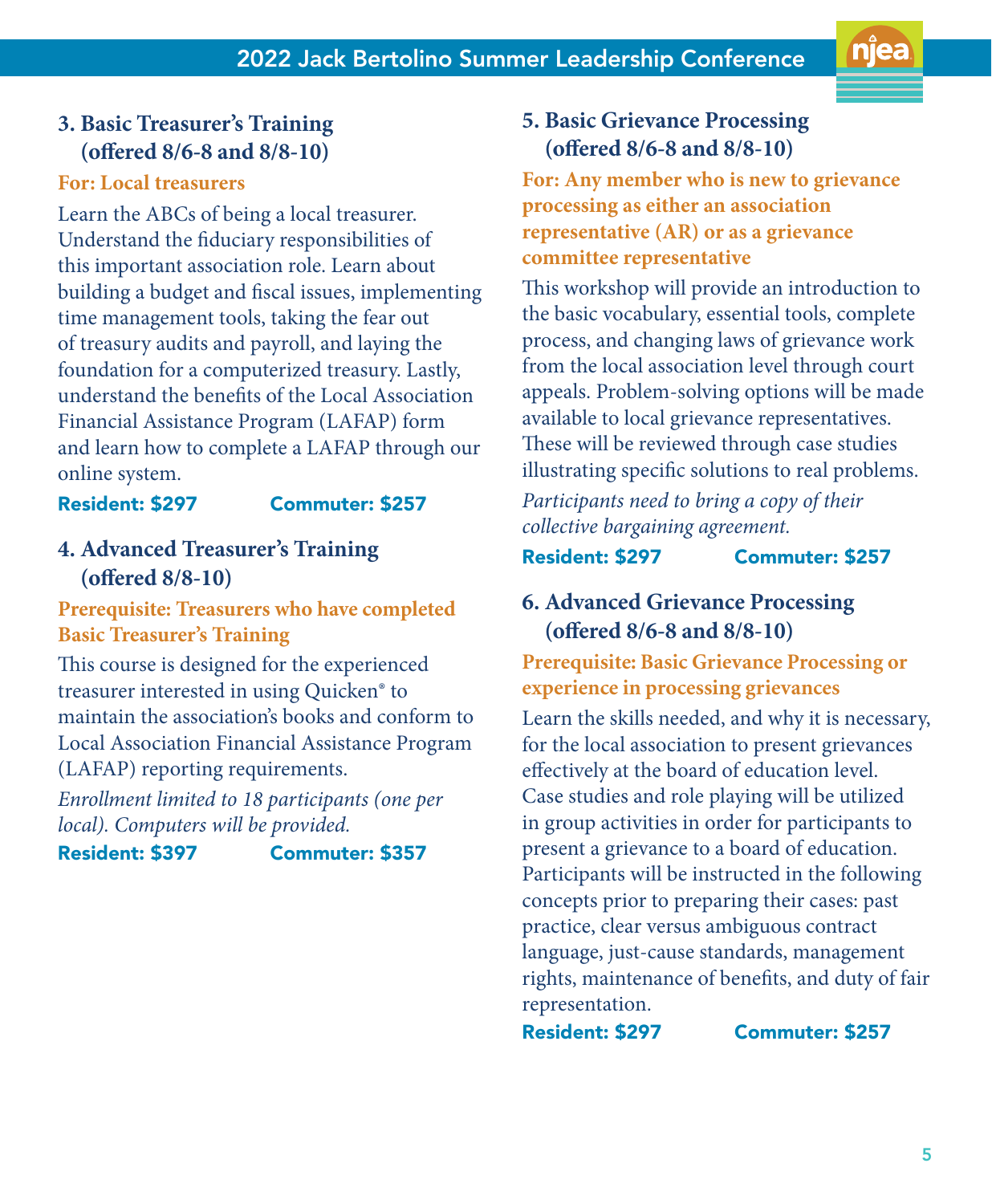#### **7. Legal Issues Affecting School Employees (offered 8/6-8 and 8/8-10)**

#### **For: All members**

njea

This workshop is an in-depth review of pertinent provisions of school and labor laws and administrative and legal decisions affecting members. We will examine the impact of school and labor laws on employment, analyze techniques for proper forum selection for dealing with disputes (i.e., role of PERC, the commissioner of education, courts, and agencies), review decisional law and legislative enactments, recognize statute applications/interpretations through case-by-case determination, and examine, analyze, and review association roles.

#### Resident: \$297 Commuter: \$257

#### **8. PERC Law (offered 8/6-8 and 8/8-10)**

**For: Negotiators, grievance committee representatives, and other association leaders**

To assist in negotiations and representation, this workshop will focus on unfair labor practices and court cases outlining negotiability/arbitrability disputes including discipline, transfers, extracurricular assignments, and duty of fair representation. What constitutes past practice, just cause, and relief from unilateral changes in working conditions will be explored in depth.

Resident: \$297 Commuter: \$257

#### **9. AR – Key to a Strong Organization (offered 8/6-8 and 8/8-10)**

#### **For: Association representatives; open to all members**

Learn the fundamentals and develop skills to become an association advocate. This program concentrates on contract enforcement, basic school law, member benefits, membership promotion, emerging instructional issues, legislative action, and your state and national association.

#### Resident: \$297 Commuter: \$257

#### **10. Basic Collective Bargaining (offered 8/6-8 and 8/8-10)**

#### **For: New and inexperienced negotiators**

Master the essential phases of bargaining with particular emphasis on the role of laws in the negotiations process; organization of and preparation for negotiations; negotiations tactics and techniques; the use of mathematics in negotiations; the 2010 bargaining law; impasse resolution including mediation, factfinding, and superconciliation; job actions and communication; and ratification.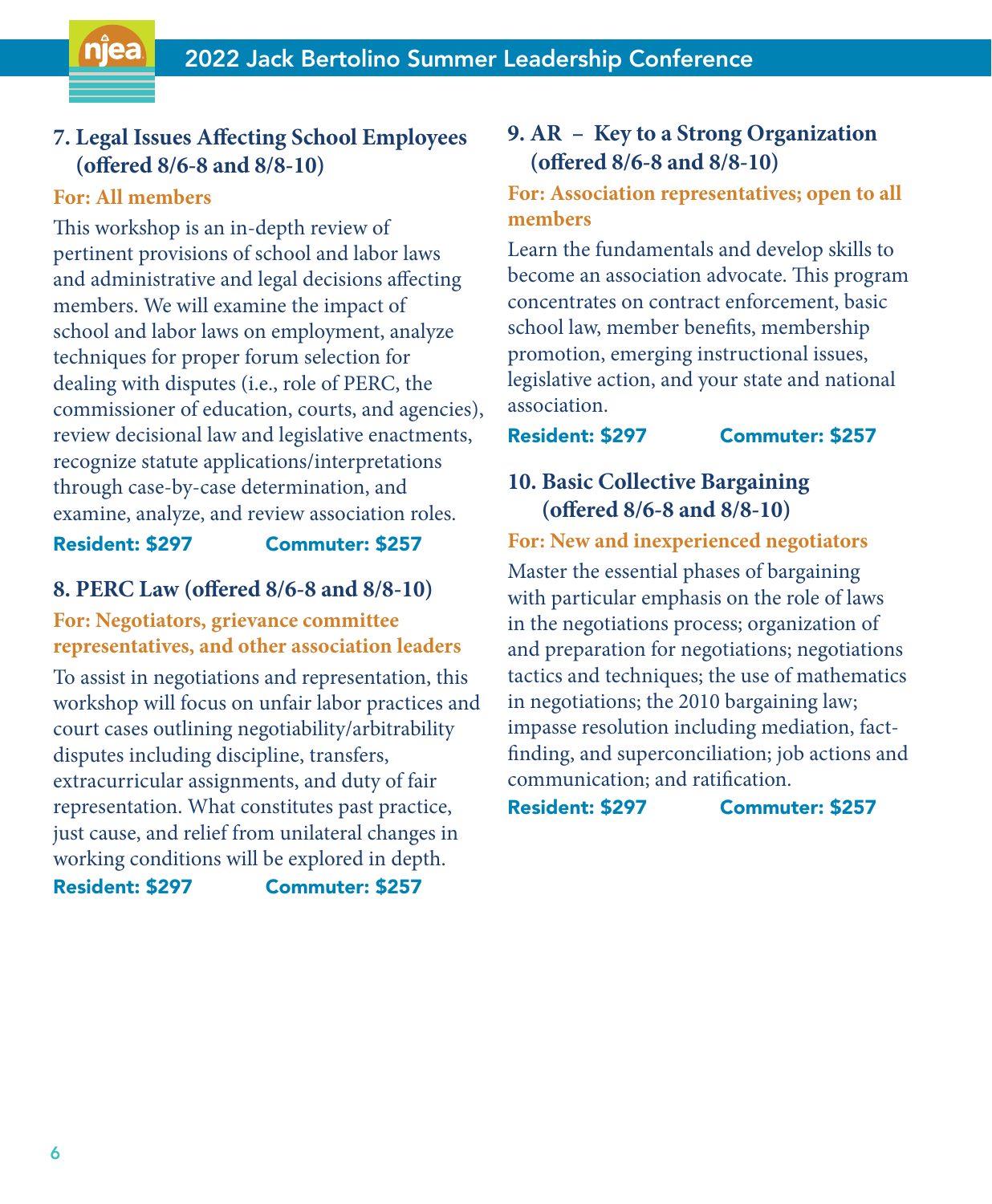#### **11. Advanced Collective Bargaining (offered 8/6-8 and 8/8-10)**

#### **For: Experienced negotiators who have completed Basic Collective Bargaining or members who have actively participated in the bargaining process as a member of a team**

Advanced Collective Bargaining workshop topics include hot topics at the table, how to get to where we want to go, salary guides (alternative methods of distribution), what to do when the going gets tough, legislation affecting bargaining, and bargaining health benefits.

#### Resident: \$297 Commuter: \$257

#### **12. Basic Salary Guides (offered 8/6-8)**

#### **For: New local negotiators preparing for successful salary negotiations**

Methods of costing, analyzing, and understanding salary guides will be presented. Successful salary negotiations techniques such as developing comparisons, member input, district's ability to pay, planning salary guide workshops, and planning a successful ratification will be emphasized. Challenges facing ESP and inclusive local associations will be stressed. Current issues of importance will be discussed and successful strategies in these areas will be presented.

Participants must bring their current scattergram and collective bargaining agreement, including all salary guides.

Resident: \$297 Commuter: \$257

#### **13. Advanced Salary Guides (offered 8/8-10)**

#### **Prerequisite: Basic Salary Guides**

The workshop will give participants an understanding of how salary guides are constructed and calculated. Participants will construct a base-year cost-out and salary guides for three additional years on an Excel spreadsheet. Knowledge of how a spreadsheet functions is essential. This training will expand on issues raised in Basic Salary Guides, as well as explore additional concerns and techniques.

Enrollment limited to 18 participants (one per local). Computers will be provided.

#### Resident: \$397 Commuter: \$357

#### **14. Bargaining Health Benefits (offered 8/8-10)**

**For: Negotiators and leaders with interest in benefits**

Learn how to deal with board demands on health insurance issues at the bargaining table. This training will provide participants with a thorough understanding of the role of insurance benefits in achieving economic security. There will be extensive instruction on medical, dental, prescription, and optical plans. This workshop will enable participants to review the legal framework, prepare for negotiations, and analyze board proposals.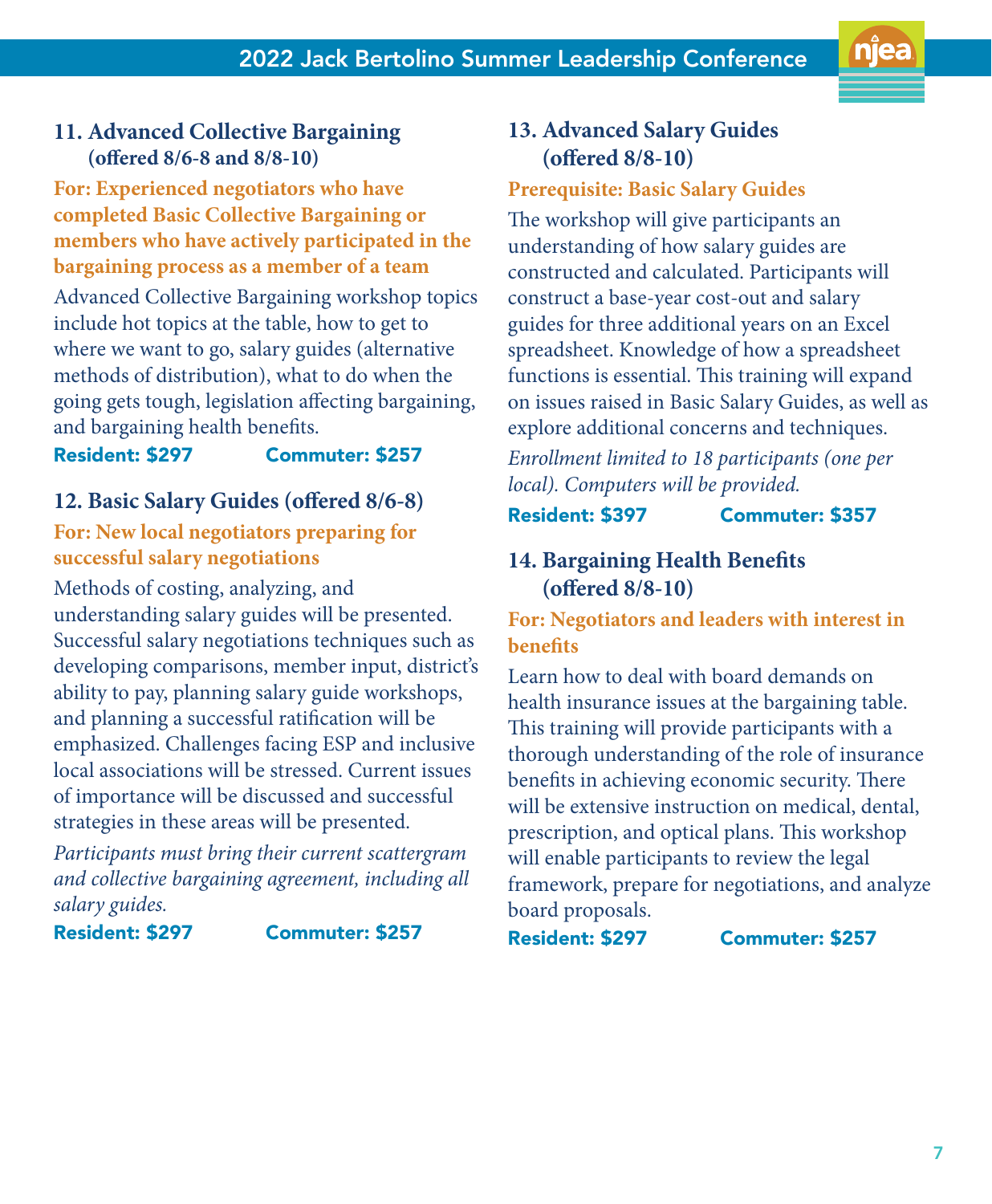#### **15. Health Benefits and Pensions for Your Local (offered 8/8-10)**

#### **For: All members**

njea

Become your local's go-to person for all your members' health benefits and pension questions. Learn the ins and outs of what you need to know when assisting your members in understanding health plan options, minimizing out-of-pocket health care costs, premium sharing contributions, preparing for retirement, understanding their pensions, and more.

#### Resident: \$297 Commuter: \$257

#### **16. Managing Conflict Effectively (offered 8/8-10)**

#### **For: All members**

This workshop is designed to increase personal and association effectiveness in dealing with conflict in a positive fashion. Participants will learn a variety of techniques that enhance this process by developing new strategies for identifying and handling conflict. Discussion will focus on what causes conflict and how better communication can help prevent or resolve conflict.

Resident: \$297 Commuter: \$257

#### **17. Leadership Development 101 – A Beginner's Guide for Association Leaders (offered 8/6-8)**

#### **For: All members**

In this workshop, we will explore principles of effective leadership and team building, effective communication and listening skills, principles of time and stress management, facilitation skills for leaders, importance of change management, and leadership scenarios for association leaders. Resident: \$297 Commuter: \$257

#### **18. Passion. Purpose. Power. (offered 8/8-10)**

#### **For: All members**

Join us for an interactive, empowerment experience designed to activate and inspire potential leaders. Identifying your passion and purpose in our association is the key to securing voice and power. From ESPs to early career to members of color, all are encouraged to join us for this engaging workshop.

#### Resident: \$297 Commuter: \$257

#### **19. Membership Chair Training (offered 8/6-8 and 8/8-10)**

**For: All membership chairs: novice and experienced**

During this course, we will examine the calendar of yearly responsibilities, as well as best practices and new techniques to help you meet those requirements. The course will be broken into four parts that will include Redesigning Your New Employee Orientation, How to Make the Membership Ask, Authentic Engagement and Follow-up, and Member Retention.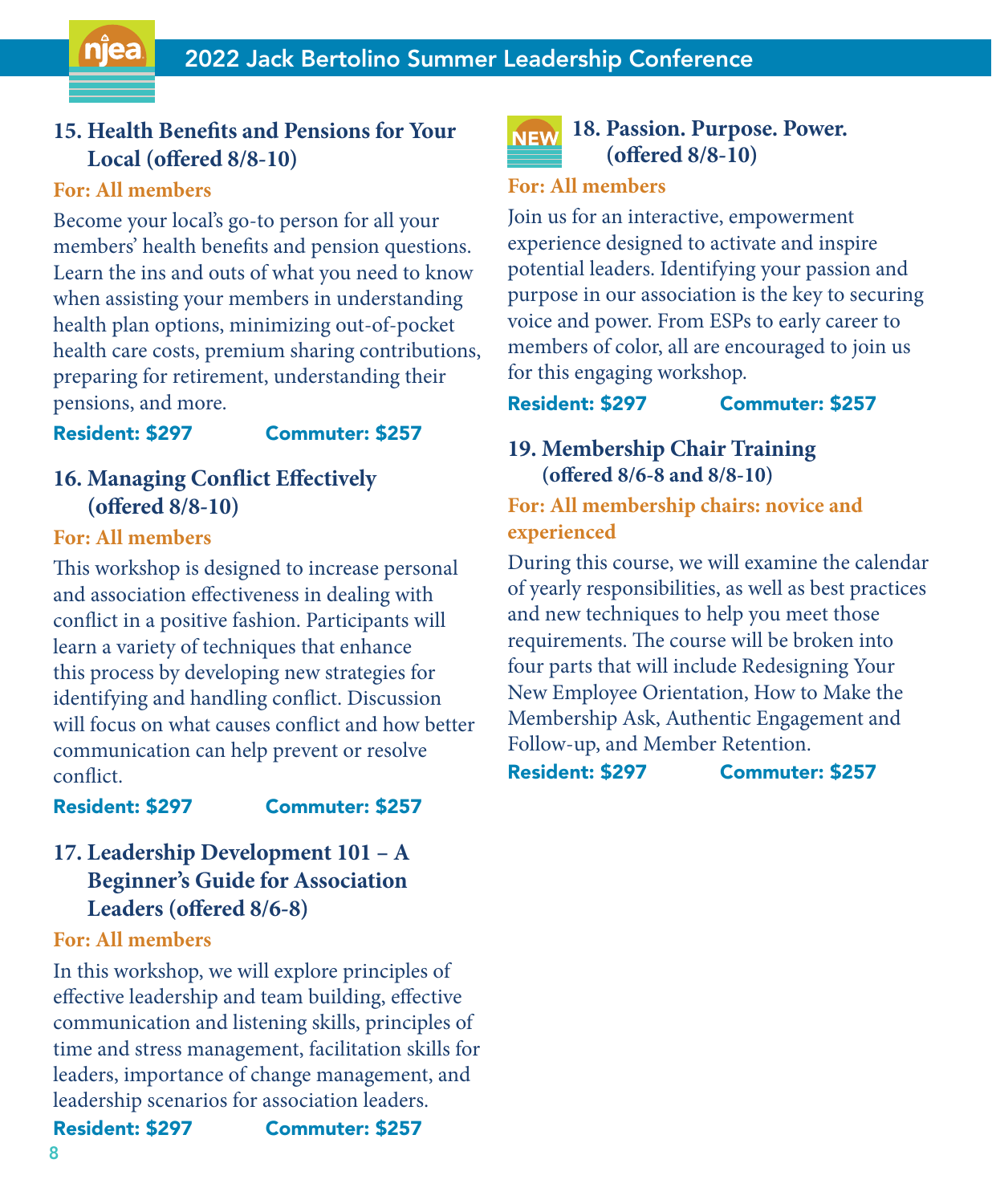

#### **20. Educational Support Professionals (ESP): You Are Essential, You Matter! (offered 8/5-7)**

#### **For: ESP members**

Join fellow ESP members and experts on ESP issues in this lively workshop where you'll gain the tools necessary to build your career and safeguard your interests. Just as you play an essential role in your school, your contribution to this workshop will ensure its success. Don't miss out!

This workshop has a special schedule. Registration is at 6:30 p.m. on Friday, Aug. 5 and the workshop concludes with lunch on Sunday, Aug. 7.

Resident: \$297 Commuter: \$257

#### **21. Taking a Deep Dive into NEW Strengthening Your Health and**

### **Safety Committee (offered 8/8-10)**

#### **For: All members**

Learn how to take full advantage of your health and safety committee. We will review the process for establishing your local committee, identify potential health hazards in the workplace, and learn how to use federal and local regulations to hold your employers accountable. Become a vital part of your association, better understand your obligations as committee members, and use health and safety as an organizing tool to advocate for the rights of all workers.

Resident: \$297 Commuter: \$257

#### **22. Unleashing the Potential Political Power of Your Local Association (offered 8/6-8) For: All members**

Across the state, NJEA members go to work each day, where someone else makes decisions that have an impact on their profession. Learn how through organizing and collective action, your local association can build its political power to make sure your members have control over their professional world and their lives and influence over the people who make decisions about public education.

#### Resident: \$297 Commuter: \$257

#### **23. Calling All Policy Wonks! (offered 8/8-10)**

#### **For: All members**

Are education issues and education policy on your mind? Do you consider yourself a wonk? Learn about the policy-making process and hear from experts on current issues facing public education. Hear from lobbyists and policymakers who work on education policy and join the discussion on why we need to be part of the organizing and lobbying process in order to achieve good outcomes.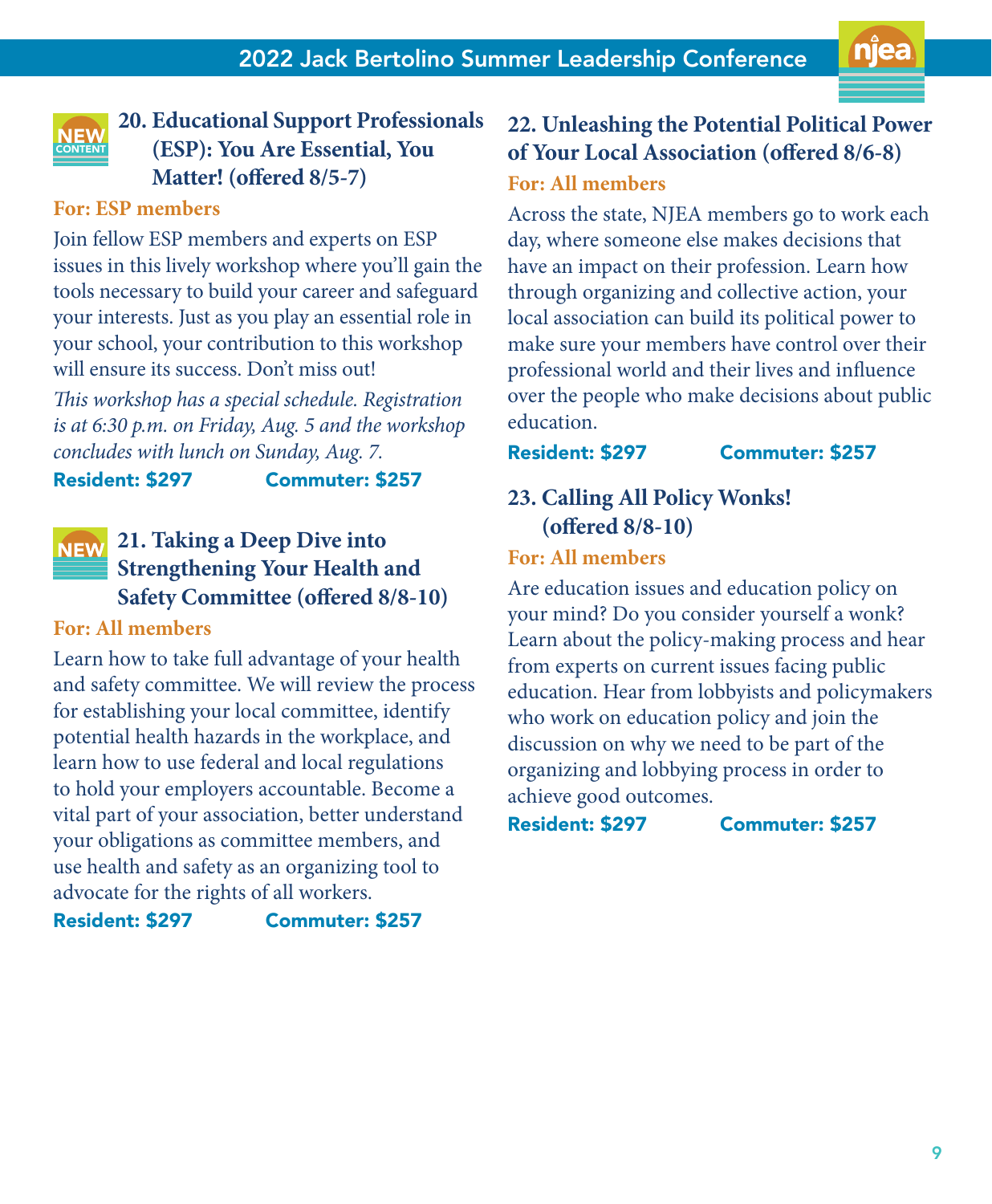#### **24. Organizing Around Evaluation (offered 8/6-8)**

#### **For: All members**

njea

After nearly a decade under TEACHNJ and AchieveNJ, evaluation continues to present challenges for individual members and local associations. This session will provide an overview of the evaluation statute and associated regulations, and will engage participants in developing organizing strategies that will promote fair, effective, and transparent evaluation practices that reinforce strong instruction.

Resident: \$297 Commuter: \$257

#### **25. Organizing for Participatory Leadership (offered 8/6-8)**

#### **For: All members**

Looking for ways to increase participation in your association? Interested in finding ways to build consensus and allow new leadership to emerge? Trying to find ways to include all the voices in the room when you run a meeting? Using practices from the Art of Hosting Meaningful Conversations, develop new skills to work collectively to harness the shared knowledge and wisdom of your membership, creating a stronger union that can move forward toward wise action.

Resident: \$297 Commuter: \$257

### **26. Organizing for Participatory Leadership Advanced: Planning and Harvesting (offered 8/8-10)**

#### **For: All members**

If you have some experience with World Café, Open Space, Circle Practice, or other hosting practices but have wondered about how to plan the right practice for the right project, or what to do with the harvest after the conversation is over, this workshop is for you. This workshop will focus on learning to choose and design the right hosting practice, developing questions to lead you to the conversation you want to have, and using the information you harvest to plan next actions. Resident: \$297 Commuter: \$257

## **27. Social Media for Local Associations**

**(offered 8/6-8)**

**For: Local association social media editors**  Learn how to create and optimize a social media presence for your local association. Once established, social media can support your ability to activate your membership, engage your community, and maximize your organizing efforts. This workshop is for advanced social media users. Enrollment limited to 18 participants (one per local). Computers will be provided.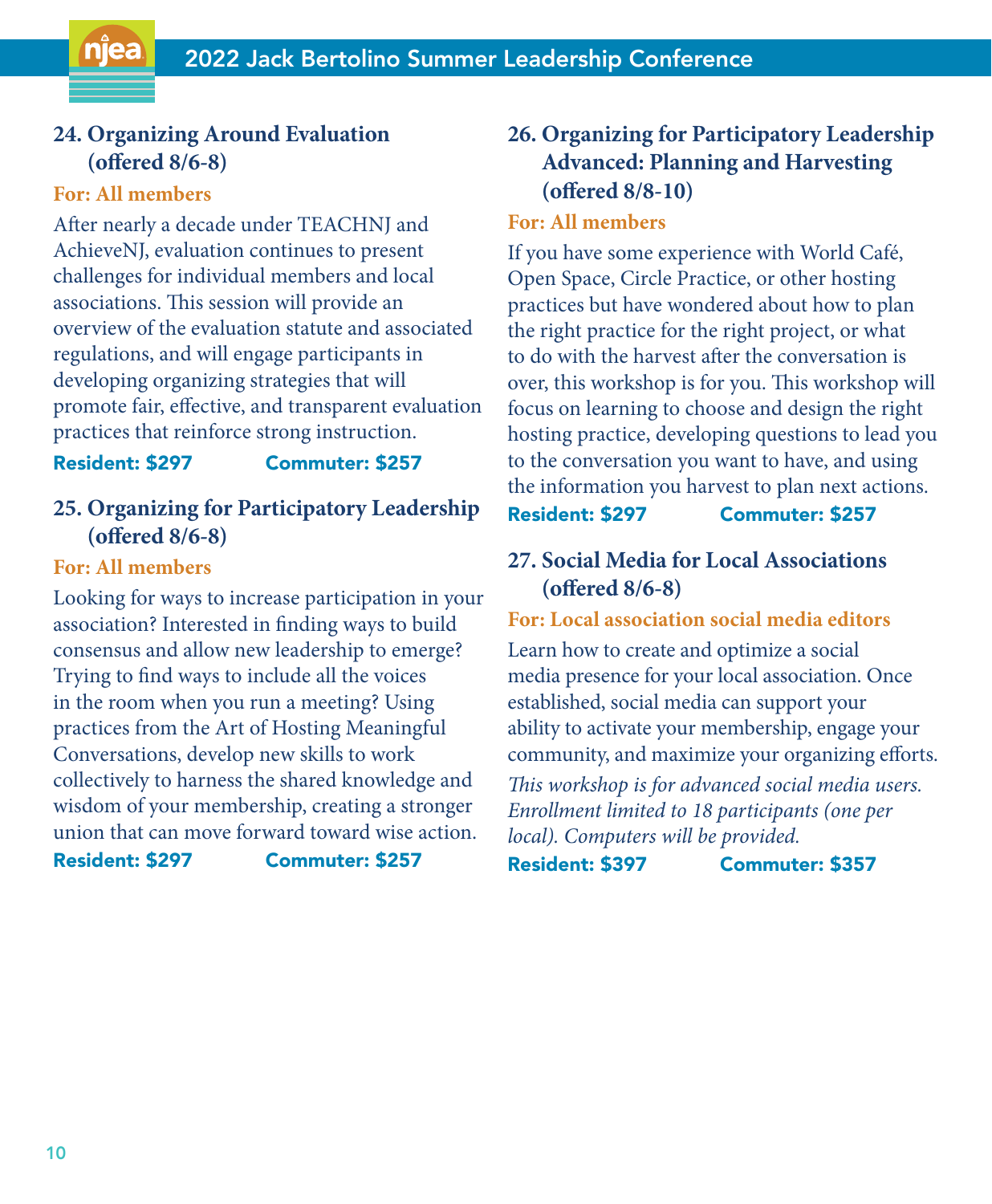#### **28. Digital Communication Tools with NJEASites (offered 8/6-8)**

#### **For: Association editors and webmasters with an NJEASites website in the newest Ocean theme**

This session will cover how to customize your website and build pages using Page Builder with custom NJEA Modules. Other topics covered include creating posts, events, galleries and forms, sending email with Sendy Creator, text messaging tools, and other digital communications resources.

Enrollment limited to 18 participants (one per local). Computers will be provided.

#### Resident: \$397 Commuter: \$357

#### **29. How to Be a Powerful Public Speaker (offered 8/6-8)**

#### **For: All members**

Learn how to look and sound your best when presenting to a group. Participants review techniques for preparing and delivering a speech. Each participant will be videotaped for a self and group critique.

Enrollment limited to 18 participants (one per local). Resident: \$297 Commuter: \$257

#### **30. Moneywise Members (offered 8/8-10)**

#### **For: Member Benefits coordinators and all members**

This training will encompass all programs and services offered through NJEA Member Benefits. Attendees will learn more about the full referral service of AID-NJEA and important financial matters including life insurance, income protection, supplemental retirement income, and member discounts on everyday items and services.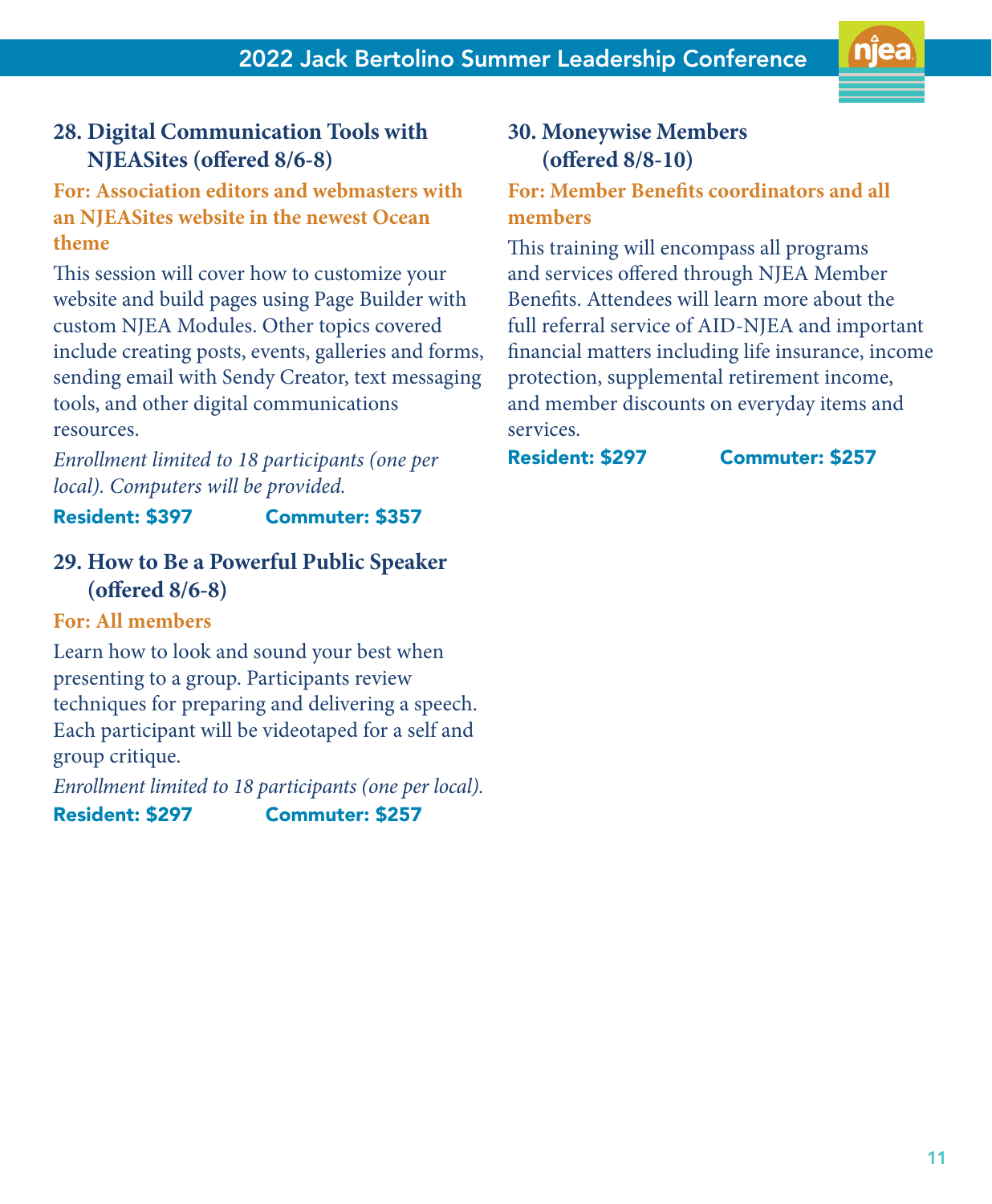### Registration Information

Space at the Summer Leadership Conference is always limited. **Registrations will be accepted on a first-come, first-served basis until all space has been occupied. Mail your registrations early to avoid being closed out. Volume may prevent even timely registrations from being honored.** To register, a Local Affiliate Summary Accounting Form, individually completed Participant Registration Forms, and a check for the amount due to NJEA must be mailed no later than June 1.

If your local has late spring elections, spaces should be reserved for your newly elected officers in advance. Please forward names as soon as your election results are known.

When registering people from your association, please confirm roommate information and workshop selection with registrants before sending the registration information to NJEA. This will avoid any confusion at registration/ check-in. This year, roommates must be listed if selecting a double room. **If no registered roommate is listed, a single room will be assigned and the local will be charged the difference in price.**

Checks must be made payable to "NJEA/SLC" and returned with registration material to:

NJEA Summer Leadership Conference c/o WSFS Bank PO Box 13661 Philadelphia, PA 19101-3661

Registration forms can also be found at **njea.org/slc**.

### Location

The 2022 SLC will be at the Hilton Hotel and Executive Meeting Center in East Brunswick, N.J. While most overnight accomodations will be at the Hilton, some sleeping rooms will be at the Holiday Inn Express, which is adjacent to the **Hilton** 

### Cancellation and Changes

Any cancellations and changes must be made in writing to NJEA by emailing **jroche@njea.org**. The cancellation policy will be as follows:

Full refund – cancellation request for refund must be in writing and emailed prior to June 15 to be eligible.

Partial (50%) refund – cancellation request for refund must be in writing and emailed after June 15 but prior to July 1 to be eligible.

Reimbursements for timely cancellations will be processed by Oct. 1. If you have any questions regarding reimbursements or cancellations, please email **jroche@njea.org** or call 609-599- 4594, ext. 2270.

### Housing (Resident)

Lodging reservations are based on double occupancy. Single rooms require additional fees.

Roommate preferences must be indicated on the registration form and the listed roommate must also be registered for the conference. Confirm rooming arrangements with your preferred roommate before sending in your registration form to be sure that person did not choose a different roommate.**You must include a roommate for double occupancy. This year, roommates must be listed if selecting a double**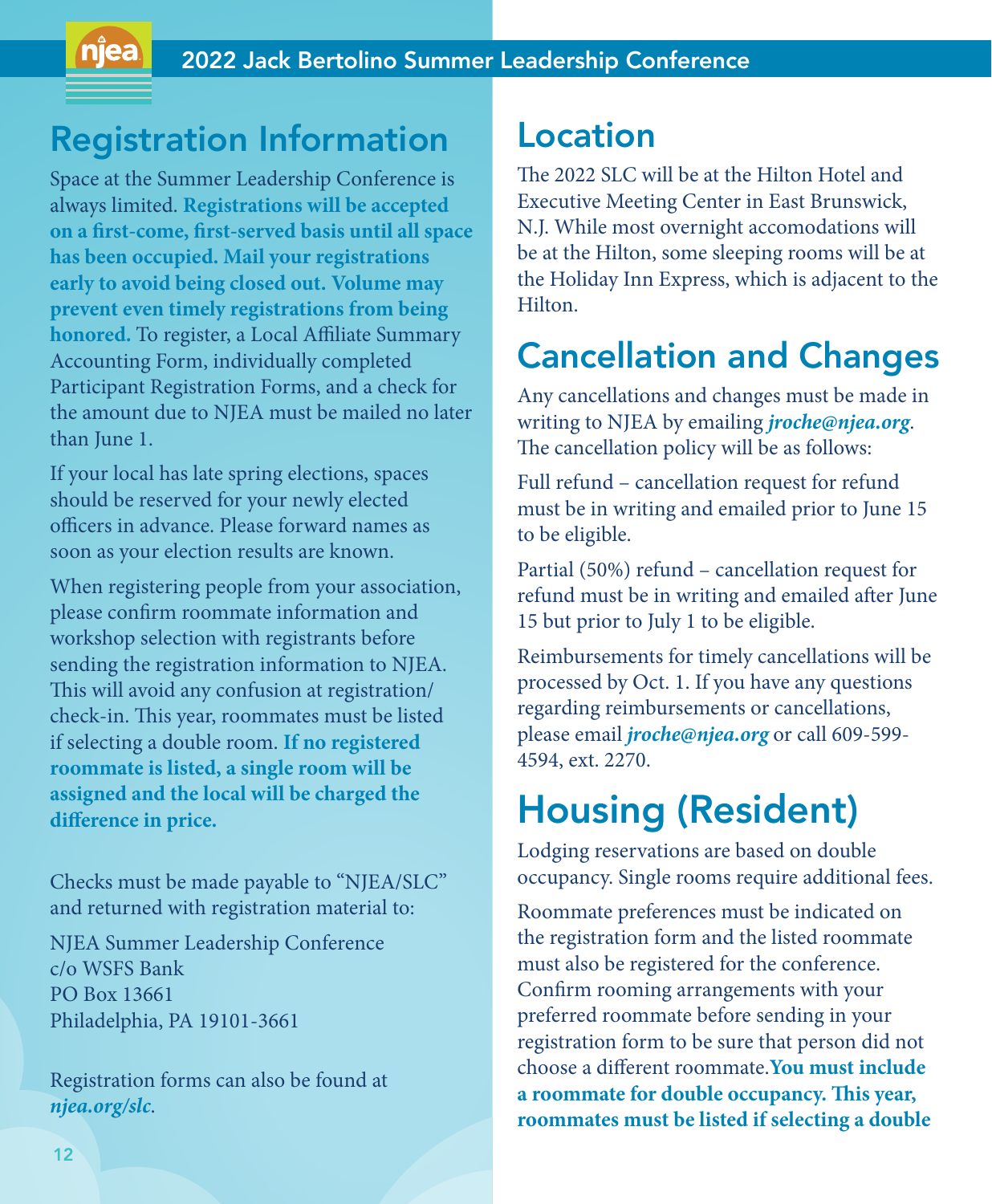**room. If no registered roommate is listed, a single room will be assigned and the local will be charged the difference in price. We will not be assigning roommates this year if a roommate is not listed.** 

Workshop tuition includes lodging (double occupancy), self-parking, tax, coffee breaks, all organized meals, and entertainment. At checkout, you are responsible for any additional charges.

**You will be required by the hotel to present a credit card at check-in.**

## Single Rooms

Single rooms are available on a **VERY LIMITED, FIRST-COME, FIRST-SERVED BASIS** for an additional **\$112 per session**. If you wish to have a single room, write "SINGLE" (not "NONE") where roommate information is requested. **Once the allotted single rooms are reserved, no further requests for single rooms can be accepted.**

## Check-In

Conference registration will be conducted between 1 p.m. and 3:30 p.m. on the Ballroom Level. Register early! Please note in the schedule that the conference begins promptly at 3:30 p.m.

### Confirmation Materials

Everyone registered for the conference will receive a confirmation packet, which will include materials that should be reviewed prior to the conference. **If you do not receive a confirmation letter by July 15, please contact NJEA at 609- 599-4594, ext. 2270 or jroche@njea.org.**

### Important Information

Due to heavy participation at the Summer Leadership Conference, no person will be registered without a confirmation letter and **photo identification**. Anyone who shows up for a session they are not scheduled to attend will not be admitted under any circumstances. Only preregistered members will be admitted to the conference (no guests).

All participants must be NJEA members and show proof of registration by wearing a badge to all conference activities, social functions, and meals. NJEA security requirements will be strictly enforced.

**Due to lack of child care provisions and safety concerns no children are permitted.**

### Health and Safety Protocols

SLC is planned to be an in-person conference this year. However, during the pandemic, all arrangements are subject to change in response to public health directives. Current NJEA policy requires that face masks must be worn. In addition, all attendees are required to show proof that they have been fully vaccinated against COVID-19 or have had a negative result on a PCR test within 72 hours prior to the beginning of the conference. Registrants will be notified of the health and safety protocols well before the conference so necessary precautions can be made to meet the requirements, if any.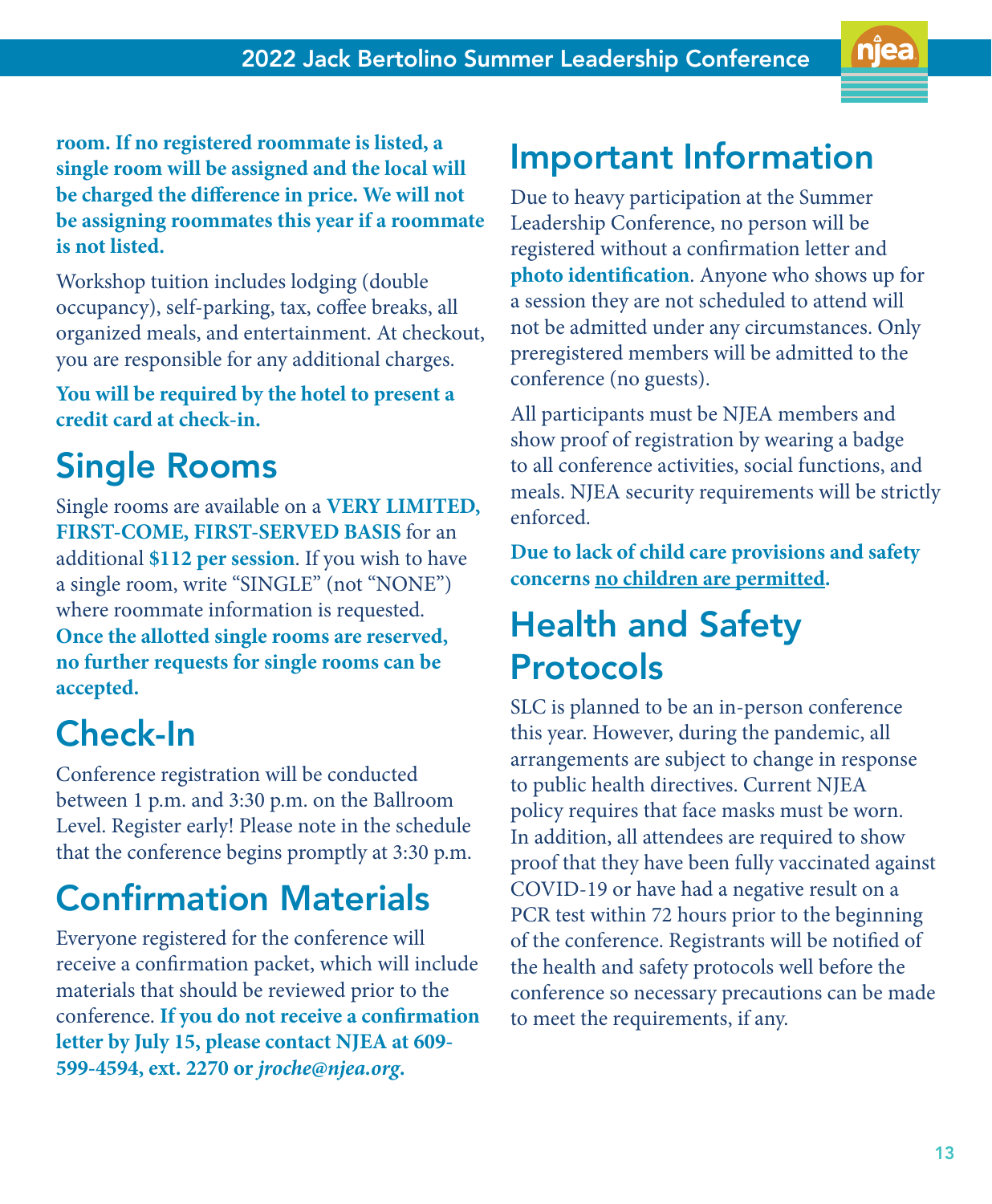### **Scholarships**

#### **First-Time Attendees**

Scholarships will be awarded in each of the 21 county affiliates, as well as one each in the ESP, higher education, and the nonclassroom teacher units of representation.

The scholarship is designed to strengthen NJEA and its affiliates, afford an opportunity for active NJEA members to attend the Summer Leadership Conference for the first time, and help those affiliates with severely limited budgets.

Each unit of representation will develop its selection process. Besides being firsttime attendees, applicants must be active NJEA members employed within the unit of representation. The governance body of each unit of representation must vote on the scholarship recipient. A local may receive a scholarship for a first-time attendee only once every five years.

For more information, see your local president or contact NJEA at **slc@njea.org** or at 609-599-4594, ext. 2272.

Local presidents must electronically submit the completed application form by May 3. Applications can be found at **njea.org/ slcapplication**. **The unit of representation must submit the winner's information via email to NJEA by the by June 1.**

Local associations should register and pay for all members they are sending to the conference. If a member from the local wins a scholarship, a refund will be processed.

### Workshop Rooms

**Hotel meeting room temperatures may vary. We suggest that you wear layered clothing.**

### Special Needs

If you have a special physical or communication need or other disability that may require assistance or accommodations to permit or facilitate your attendance and participation, or if you have any questions or concerns about housing arrangements, please contact NJEA by June 1 at **slc@njea.org** or at 609-599-4594, ext. 2270.



New Jersey Education Association 180 W. State Street Box 1211 Trenton, NJ 08607-1211 NJEA.ORG

NJEA PRESIDENT Sean M. Spiller

NJEA VICE PRESIDENT Steve Beatty

NJEA SECRETARY-TREASURER Petal Robertson

NJEA EXECUTIVE DIRECTOR Steven Swetsky

NJEA DEPUTY EXECUTIVE DIRECTOR Kevin Kelleher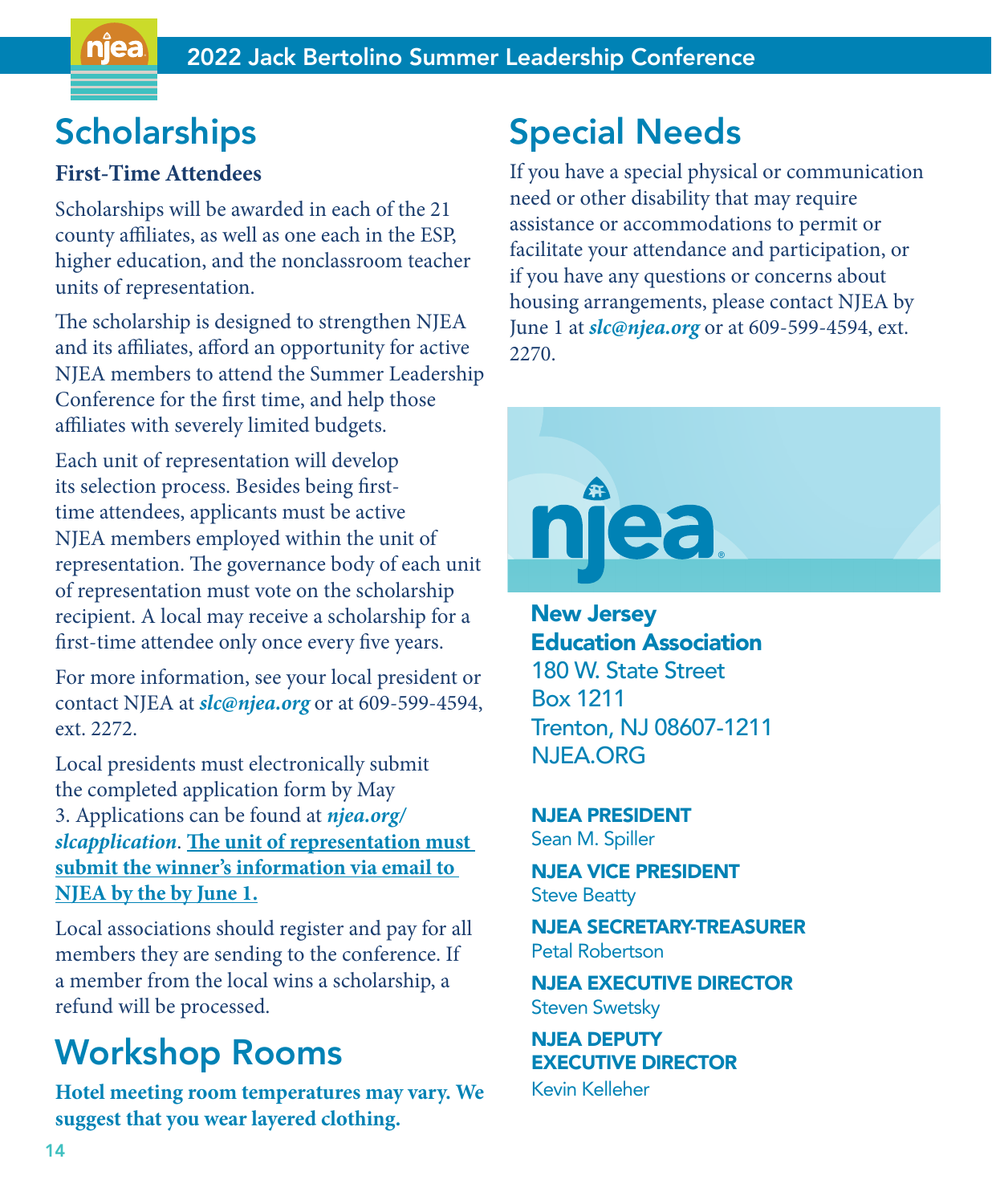

### Return this completed form to your association president.

| <b>Address</b>           |                                                                                                                                                                                                                                |                      |             |                                                                                                                                                                                                                                                                            |
|--------------------------|--------------------------------------------------------------------------------------------------------------------------------------------------------------------------------------------------------------------------------|----------------------|-------------|----------------------------------------------------------------------------------------------------------------------------------------------------------------------------------------------------------------------------------------------------------------------------|
| Cell                     | School                                                                                                                                                                                                                         | Home                 |             |                                                                                                                                                                                                                                                                            |
| Phone                    | Phone                                                                                                                                                                                                                          | Phone                |             |                                                                                                                                                                                                                                                                            |
| Email                    |                                                                                                                                                                                                                                | $\Box$ Female        | $\Box$ Male | $\Box$ Non-binary                                                                                                                                                                                                                                                          |
| <b>Local Association</b> |                                                                                                                                                                                                                                | County               |             |                                                                                                                                                                                                                                                                            |
| Check one                |                                                                                                                                                                                                                                |                      |             |                                                                                                                                                                                                                                                                            |
|                          | Single Occupancy: Please include \$112 per workshop in addition to the registration fee (see workshop                                                                                                                          |                      |             |                                                                                                                                                                                                                                                                            |
|                          | descriptions for the cost of your selected workshop). Once the allotted single rooms are reserved, no                                                                                                                          |                      |             |                                                                                                                                                                                                                                                                            |
|                          | further "single" reservations can be accepted. Please indicate your roommate choice below if a single                                                                                                                          |                      |             |                                                                                                                                                                                                                                                                            |
|                          | room is not available.                                                                                                                                                                                                         |                      |             |                                                                                                                                                                                                                                                                            |
|                          | Double Occupancy: **MUST include roommate for double occupancy. If roommate is not indicated                                                                                                                                   |                      |             |                                                                                                                                                                                                                                                                            |
|                          | on this form, a single room will be assigned and the local will be charged the difference in price.                                                                                                                            |                      |             |                                                                                                                                                                                                                                                                            |
|                          | Name of Roommate and the state of the state of the state of the state of the state of the state of the state of the state of the state of the state of the state of the state of the state of the state of the state of the st |                      |             |                                                                                                                                                                                                                                                                            |
|                          |                                                                                                                                                                                                                                |                      |             |                                                                                                                                                                                                                                                                            |
|                          | Local Association of Roommate                                                                                                                                                                                                  |                      |             |                                                                                                                                                                                                                                                                            |
|                          |                                                                                                                                                                                                                                |                      |             |                                                                                                                                                                                                                                                                            |
|                          |                                                                                                                                                                                                                                |                      |             |                                                                                                                                                                                                                                                                            |
|                          |                                                                                                                                                                                                                                |                      |             |                                                                                                                                                                                                                                                                            |
|                          |                                                                                                                                                                                                                                |                      |             |                                                                                                                                                                                                                                                                            |
|                          |                                                                                                                                                                                                                                |                      |             |                                                                                                                                                                                                                                                                            |
| August 6 - 8             |                                                                                                                                                                                                                                | <b>August 8 - 10</b> |             |                                                                                                                                                                                                                                                                            |
| <b>SAT SUN MON</b>       |                                                                                                                                                                                                                                | <b>MON TUE WED</b>   |             |                                                                                                                                                                                                                                                                            |
| Workshop<br>Number       |                                                                                                                                                                                                                                | Workshop<br>Number   |             |                                                                                                                                                                                                                                                                            |
| Workshop                 |                                                                                                                                                                                                                                | Workshop             |             |                                                                                                                                                                                                                                                                            |
|                          | $cost: $ \_$                                                                                                                                                                                                                   | $cost: $ \_ \_ \_$   |             |                                                                                                                                                                                                                                                                            |
|                          |                                                                                                                                                                                                                                |                      |             |                                                                                                                                                                                                                                                                            |
|                          |                                                                                                                                                                                                                                |                      |             |                                                                                                                                                                                                                                                                            |
|                          | Checks must be made payable to "NJEA/SLC"                                                                                                                                                                                      |                      |             |                                                                                                                                                                                                                                                                            |
|                          | and returned with registration material to:                                                                                                                                                                                    |                      |             |                                                                                                                                                                                                                                                                            |
|                          |                                                                                                                                                                                                                                |                      |             |                                                                                                                                                                                                                                                                            |
|                          | <b>NJEA Summer Leadership Conference</b>                                                                                                                                                                                       |                      |             |                                                                                                                                                                                                                                                                            |
|                          | c/o WSFS Bank                                                                                                                                                                                                                  |                      |             | FOR OFFICE USE ONLY<br>Date and the state of the state of the state of the state of the state of the state of the state of the state of the state of the state of the state of the state of the state of the state of the state of the state of the s<br>Batch #<br>Amt \$ |
|                          | <b>PO Box 13661</b><br>Philadelphia, PA 19101-3661                                                                                                                                                                             |                      |             | $\Box$ Local $\Box$ County $\Box$ Personal                                                                                                                                                                                                                                 |